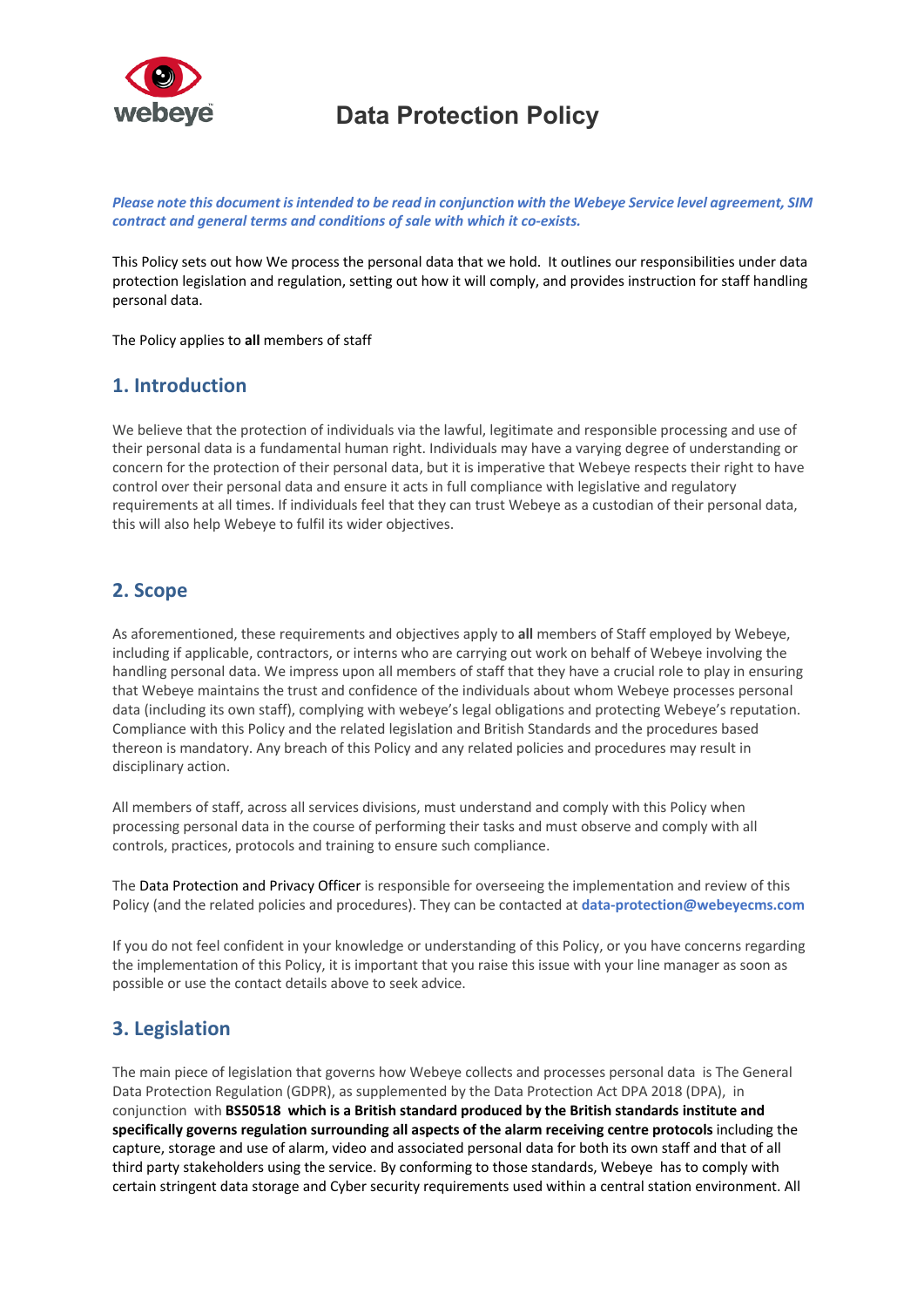

data is held on AWS and tier 3/4 collocated data centres and **complies with ISO27001**. Webeye is also a member of the **BSIA**.

**Compliance with British Standards and the procedures based thereon is mandatory**. Any breach of this Policy and any related policies and procedures may result in disciplinary action.

**BS50518** is a British standard produced by the British standards institute and governs regulation surrounding all aspects of the **Alarm Receiving Centre Protocols**. This Standard applies to all Monitoring and Alarm Receiving Centres (MARC's) that monitor and/or receive and/or process signals that require an emergency response. The BS EN 50518 series of standards apply to alarm signals generated from intruder and hold-up alarm systems (I&HAS) only. Alarm signals from other types of alarm systems, i.e. fire, social and closed circuit television systems (CCTV) are not within the scope of the BS EN 50518 series.

In addition all clients utilizing the Webeye portal will have accepted the terms of our SLA, which includes among its provision the following section:

*6.2 The Service Provider shall be responsible for ensuring that it complies with all statutes, regulations, byelaws, standards, codes of conduct and any other rules relevant to the provision of the Services.*

Accordingly given that the platform is predicated on the basis of being compliant with **BS50518**, these are the now well documented procedures to which we consistently adhere, and we are unable to depart from the same save in exceptional circumstances; given that to do so, we feel, would create a completely ad hoc arrangement entirely contrary to **BS50518**; we believe that consistency of policy will benefit everyone involved and ensure compliance with British Standards.

## **4. Data Protection Principles**

Under these alarm receiving standards **BSEN 50518** (parts 1 to 3) requires that **NSI Gold Alarm Receiving Centres**, (which is the standard to which we adhere) keep such data for at least 2 years for compliance purposes; in particular Webeye's Records Management and Retention Policy (developed in accordance with BS50518) requires that:

- 1. All client data shall be retained for a minimum period of two years.
- 2. All data of ARC external communications shall be retained for a minimum period of three months.
- 3. A log of operator actions shall be retained for a minimum period of two years.
- 4. In addition Webeye must observe and comply with at all times from the moment that personal data is collected, until the moment that personal data are archived, deleted or destroyed that all personal data is
	- a. Processed lawfully, fairly and in a transparent manner
	- b. Collected only for specified, explicit and legitimate purposes
	- c. Adequate, relevant and limited to what is necessary in relation to the purposes for which it is to be processed (Data minimisation)
	- d. Accurate and where necessary kept up to date.
	- e. Not kept in a form which permits identification of data subjects for longer than is necessary for the purposes for which the data is processed.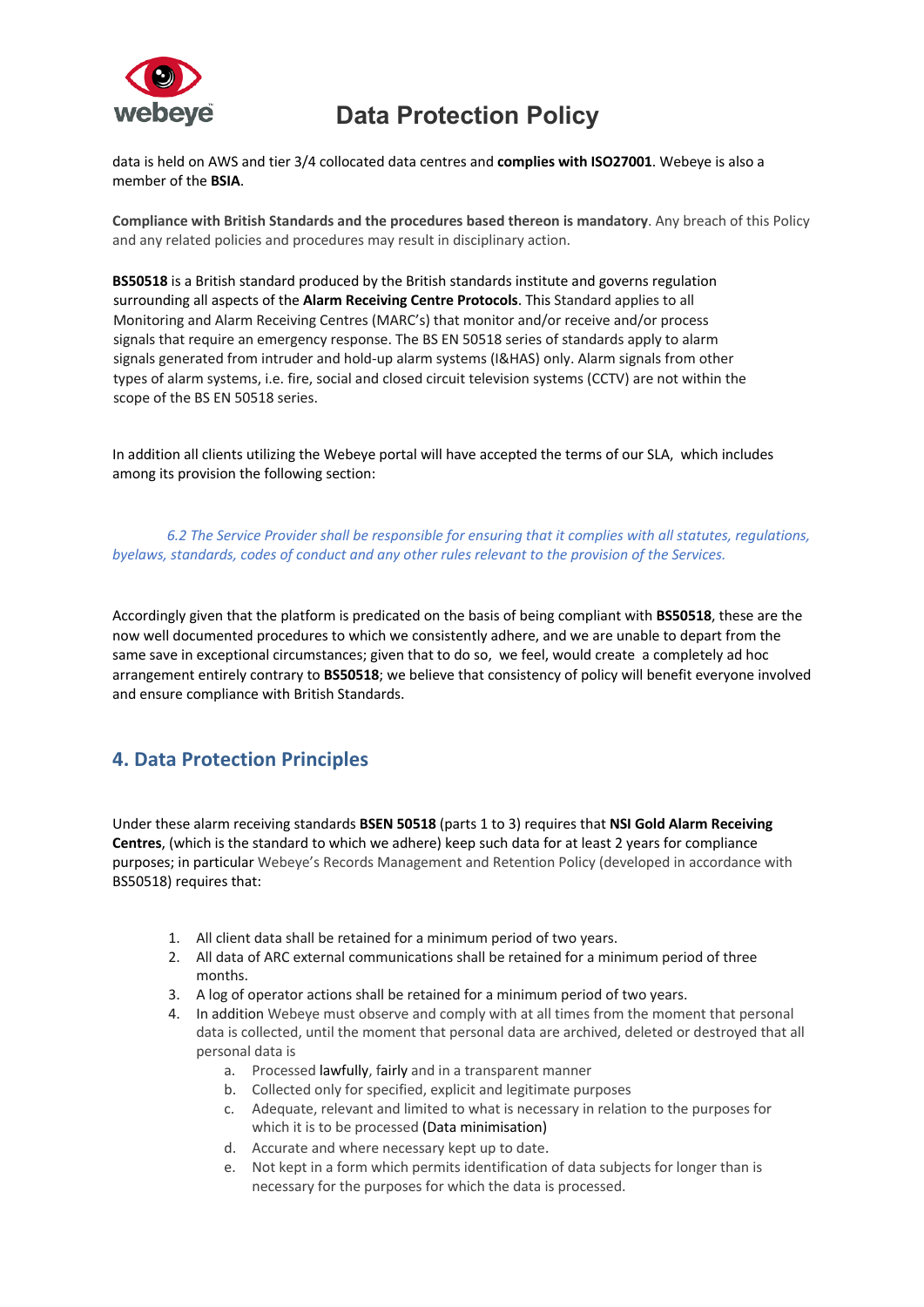

- f. Processed in a manner that ensures its security using appropriate technical and organisational measures to protect against unauthorised or unlawful processing and against accidental loss, destruction or damage. Security, integrity and confidentiality is ensured via designated stringent data storage and Cyber security requirements used within a central station environment. As aforementioned all of our data is held on AWS and tier 3/4 collocated data centres and complies with ISO27001.
- g. Webeye allows data subjects to exercise their rights in relation to their personal data subject to our overriding obligation under BS50518
- h. Webeye is responsible for, and must be able to demonstrate compliance with, all of the above principles.

## **5. Further advice regarding this Policy**

The Data Protection and Privacy Officer, or other relevant local contacts, can be contacted for general advice and if you:

- wish to process personal data for any purpose and you are unsure whether the Webeye has a lawful basis for doing so (see Lawfulness and fairness)
- need to rely on consent and/or require explicit consent (see Consent as a lawful basis for processing)
- need to prepare a fair processing notice (see Transparency)
- are unsure whether to delete, destroy or keep any personal data (see Storage limitation)
- are unsure about what security or other measures you need to take to protect personal data (see Security, integrity and confidentiality)
- know or suspect that there has been a personal data breach (see Reporting personal data breaches)
- are unsure on what basis to transfer personal data outside of the United Kingdom) (see Transfers outside the UK)
- if you need assistance in dealing with the exercise of any rights by data subjects (see Data subject rights and requests)
- if you plan to use personal data for any purposes other than those they were originally collected for (see Purpose limitation)
- if you are considering the processing of personal data in a new or different way, where a Data Protection Impact Assessment may be necessary (see Accountability and record-keeping)
- if you plan to undertake any activities involving automated processing including profiling or automated decision-making
- if you are unsure of the legal requirements relating to any direct marketing activities (see Direct marketing)
- if you need help with contracts or any other areas in relation to sharing personal data with a third party (see Sharing personal data).

## **6. Lawfulness, fairness and transparency**

### 6.1 Lawfulness and fairness

In order to collect and process personal data for any specific purpose, Webeye must always have a lawful basis for doing so. Without a lawful basis for processing, such processing will be unlawful and unfair and may also have an adverse impact on the affected data subjects. No data subject should be surprised to learn that their personal data has been collected, consulted, used or otherwise processed by Webeye. Processing personal data will only be lawful where at least one of the following lawful bases applies:

6.1.1 The data subject has given their **consent** for one or more specific purposes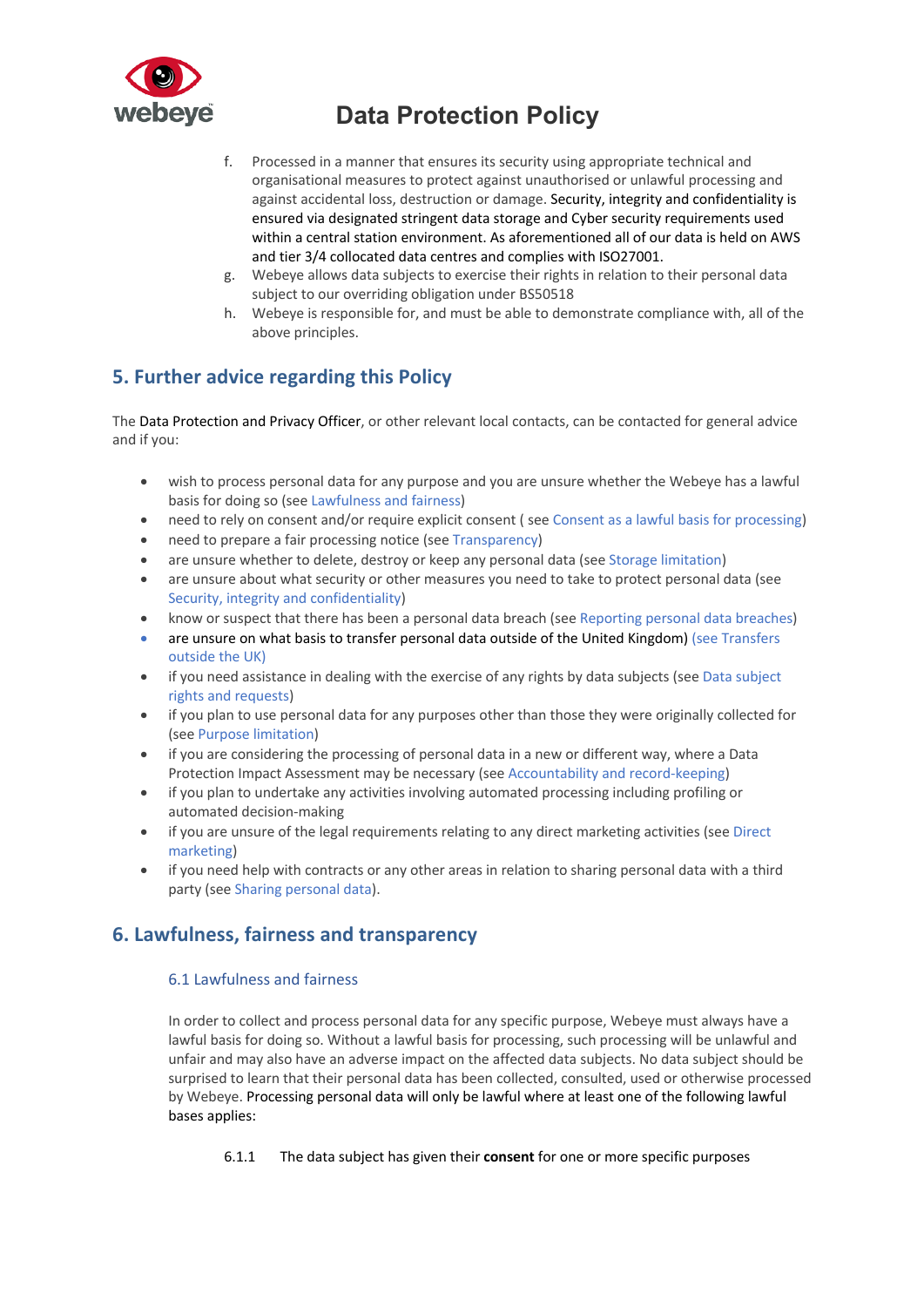

- 6.1.2 The processing is necessary for the **performance of a contract** to which the data subject is a party (for instance a contract of employment or registration with Webeye)
- 6.1.3 To comply with Webeye's **legal obligations**
- 6.1.4 To protect the **vital interests** of the data subject or another person (this will equate to a situation where the processing is necessary to protect the individual's life)
- 6.1.5 To pursue Webeye's **legitimate interests** where those interests are not outweighed by the interests and rights of data subjects (only available to the company in some circumstances)
- 6.1.6 Webeye must identify and document the lawful basis relied upon by it in relation to the processing of personal data for each specific purpose or group of related purposes.

### **6.2** Consent as a lawful basis for processing

There is no hierarchy between the lawful bases for processing above, of which a data subject's consent is only one. Consent may not be the most appropriate lawful basis depending on the circumstances.

In order for a data subject's consent to be valid and provide a lawful basis for processing, it must be:

- 6.2.1 specific (not given in respect of multiple unrelated purposes)
- 6.2.2 informed (explained in plain and accessible language)
- 6.2.3 unambiguous and given by a clear affirmative action (meaning opt-in: silence, inactivity or pre-ticked boxes will not be sufficient)
- 6.2.4 separate and unbundled from any other terms and conditions provided to the data subject
- 6.2.5 freely and genuinely given (there must not be any imbalance in the relationship between Webeye and the data subject and consent must not be a condition for the provision of any product or service)
- 6.2.6 A data subject must be able to withdraw their consent as easily as they gave it.
- 6.2.7 Once consent has been given, it will need to be updated where Webeye wishes to process the personal data for a new purpose that is not compatible with the original purpose for which they were collected.
- 6.2.8 Unless Webeye is able to rely on another lawful basis for processing, a higher standard of explicit consent (where there can be no doubt that consent has been obtained, for example a signed document or a Yes/No option accompanied by clear consent wording) will usually be required to process special categories of personal data, for automated decision-making and for transferring personal data outside of the United Kingdom.
- 6.2.9 Where Webeye needs to process special categories of personal data, it will generally rely on another lawful basis that does not require explicit consent; however, Webeye must provide the data subject with a fair processing notice explaining such processing.
- 6.2.10 If Webeye is unable to demonstrate that it has obtained consent in accordance with the above requirements, it will not be able to rely upon such consent.

### **6.3** Transparency

6.3.1 The concept of transparency runs throughout the GDPR and requires Webeye to ensure that any information provided by Webeye to data subjects about how their personal data will be processed is concise, easily accessible, easy to understand and written in plain language. Where Webeye has not been transparent about how it processes personal data, this will call the lawfulness and fairness of the processing into question.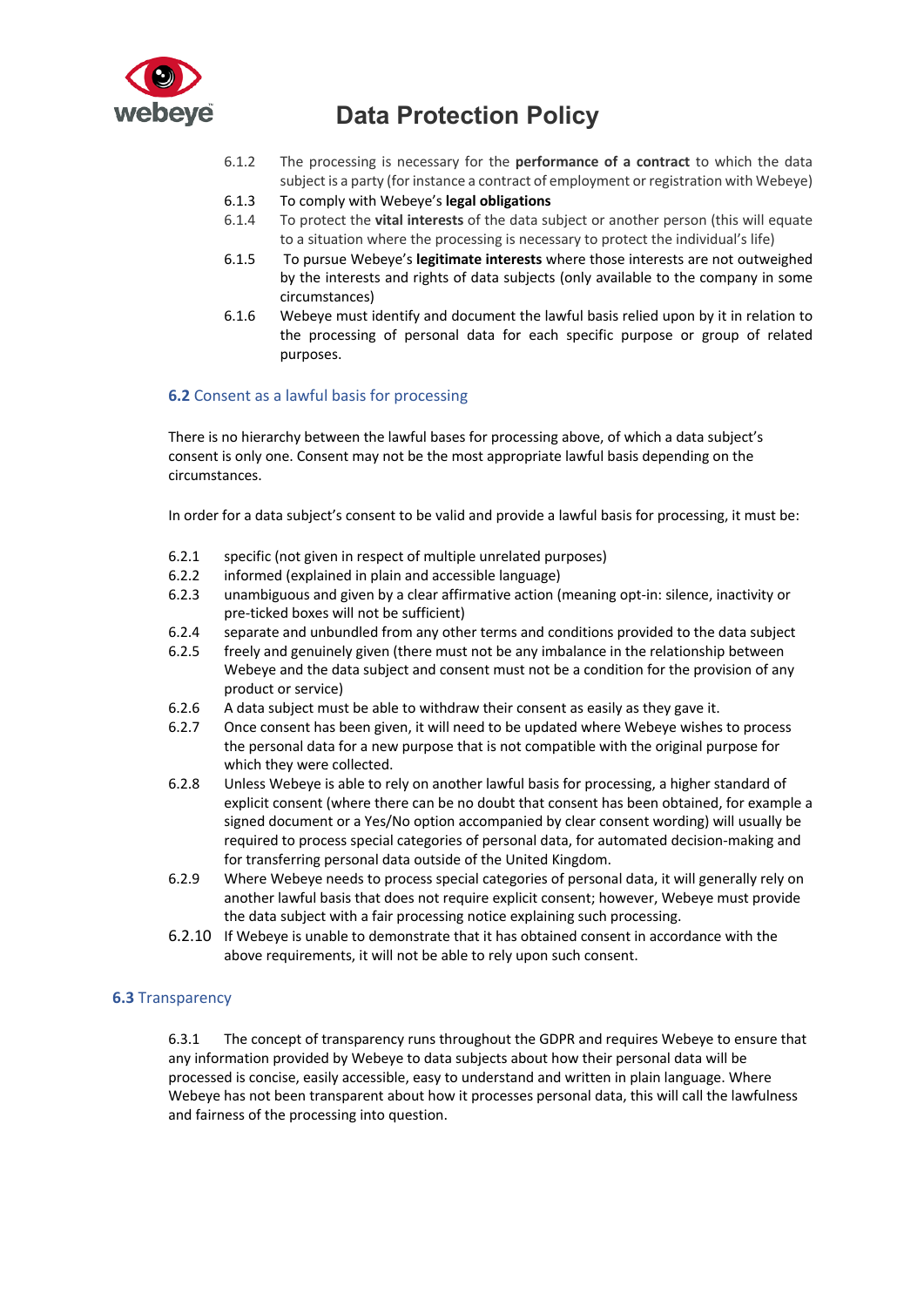

6.3.2 Webeye can demonstrate transparency through providing data subjects with appropriate privacy notices or fair processing notices **before** it collects and processes their personal data and at appropriate times throughout the processing of their personal data.

6.3.4 The GDPR sets out a detailed list of information that must be contained in all privacy notices and fair processing notices, including the types of personal data collected; the purposes for which they will be processed; the lawful basis relied upon for such processing (in the case of legitimate interests, Webeye must explain what those interests are); the period for which they will be retained; who Webeye may share the personal data with; and, if Webeye intends to transfer personal data outside of the UK, the mechanism relied upon for such transfer (see Transfers of personal data outside of the UK).

6.3.5 Where Webeye obtains any personal data about a data subject from a third party it must check that it was collected by the third party in accordance with the GDPR's requirements and on a lawful basis where the sharing of the personal data with Webeye was clearly explained to the data subject.

6.3.6 All privacy notices and fair processing notices should be reviewed by the the Data Protection and Privacy Officer (data-protection@Webeyecms.com )

## **7. Purpose limitation**

- 7.1 Webeye must only collect and process personal data for specified, explicit and legitimate purposes that have been communicated to data subjects **before** the personal data have been collected.
- 7.2 Webeye must ensure that it does not process any personal data obtained for one or more specific purposes for a new purpose that is not compatible with the original purpose. Where Webeye intends to do so, it must inform the data subjects **before** using their personal data for the new purpose and, where the lawful basis relied upon for the original purpose was consent, obtain such consent again.

## **8. Data minimisation**

- 8.1 The personal data that Webeye collects and processes must be adequate, relevant and limited to what is necessary in relation to the purposes for which it is to be processed.
- 8.2 You must only process personal data when necessary for the performance of your duties and tasks and not for any other purposes. Accessing personal data that you are not authorised to access, or that you have no reason to access, may result in disciplinary action and in certain circumstances, may constitute a criminal offence.
- 8.3 You may only collect personal data as required for the performance of your duties and tasks and should not ask a data subject to provide more personal data than is strictly necessary for the intended purposes.
- 8.4 You must ensure that when personal data are no longer needed for the specific purposes for which they were collected, that such personal data are deleted, destroyed or anonymised.
- 8.5 You must observe and comply with Webeye's Records Management and Retention Policy adhering to BS50518 which governs regulation surrounding all aspects of the alarm receiving centre protocols namely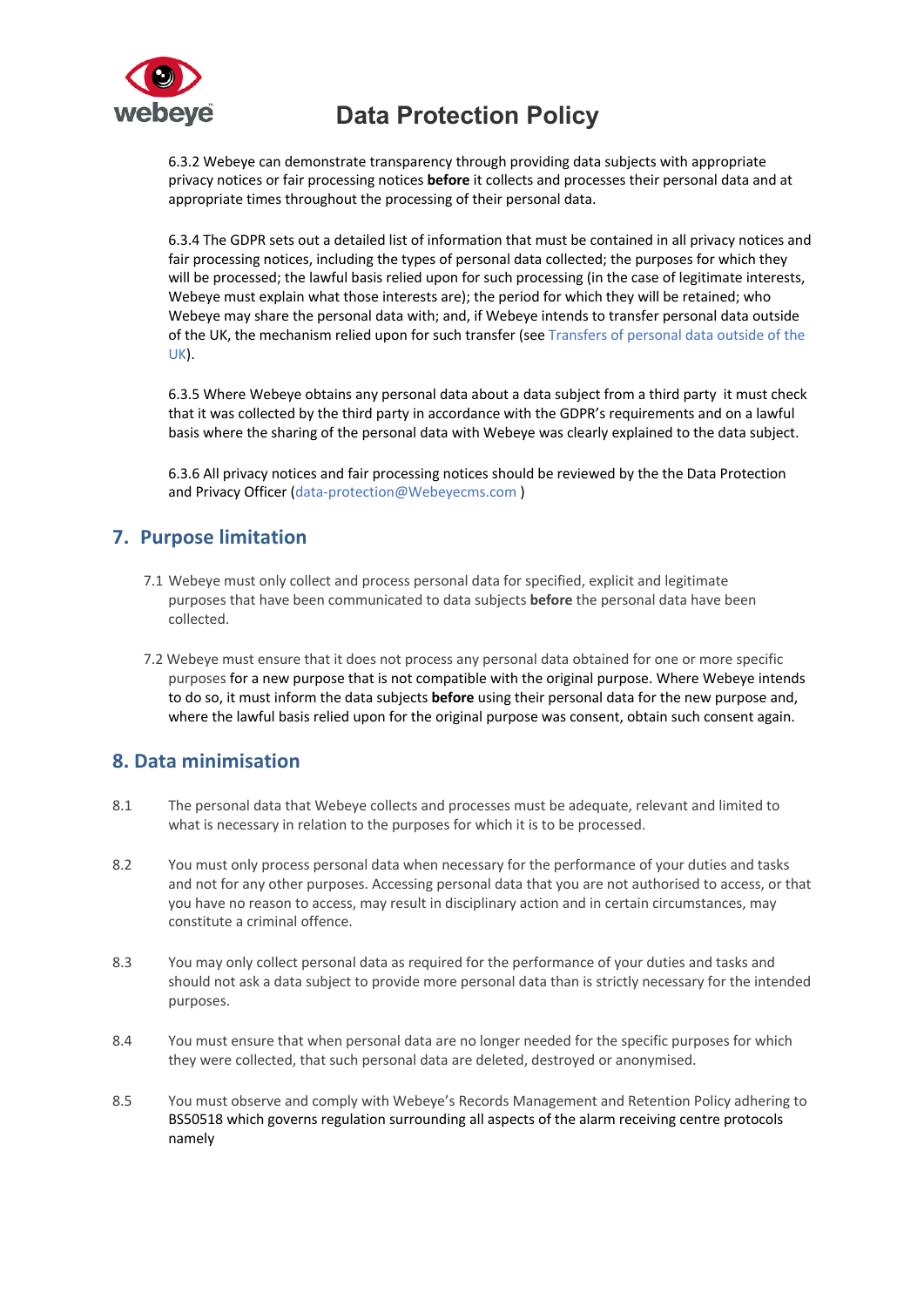

- 8.5.1 **All client data shall be retained for a minimum period of two years.**
- 8.5.2 **All data of ARC external communications shall be retained for a minimum period of three months.**
- 8.5.3 **A log of operator actions shall be retained for a minimum period of two years.**

## **9. Accuracy**

9.1 The personal data that Webeye collects and processes must be accurate and, where necessary, kept up-todate and must be corrected or deleted without delay when Webeye discovers, or is notified, that the data are inaccurate.

9.2 You must ensure that you update all relevant records if you become aware that any personal data are inaccurate. Where applicable, any inaccurate or out-of-date records should be deleted or destroyed.

## **10. Storage limitation**

10.1 The personal data that Webeye collects and processes must not be kept in a form that identifies a data subject for longer than is necessary in relation to the purposes for which it was collected of the express requirements of **BS50518**.

10.2 Storing personal data for longer than necessary may increase the severity of a data breach and may also lead to increased costs associated with such storage.

10.3 Webeye will maintain policies and procedures to ensure that personal data are deleted, destroyed or anonymised in accordance with **BS50518** .

10.4 You must regularly review any personal data processed by you in the performance of your duties and tasks to assess whether the purposes for which the data were collected have expired and requirements of **BS50518 require** that you must take all reasonable steps to delete or destroy any personal data that Webeye no longer requires in accordance with the Webeye's Records Management Policy as aforesaid.

10.5 All privacy notices and fair processing notices must inform data subjects of the period for which their personal data will be stored as defined by **BS50518**.

10.6 **You must observe and comply with Webeye's Records Management and Retention Policy which stipulates**

- **All client data shall be retained for a minimum period of two years.**
- **All data of ARC external communications shall be retained for a minimum period of three months.**
- **A log of operator actions shall be retained for a minimum period of two years.**

## **11. Data**

Attention is drawn to the GDPR and BS50518.

### 11.1 General

The following categories of data are required: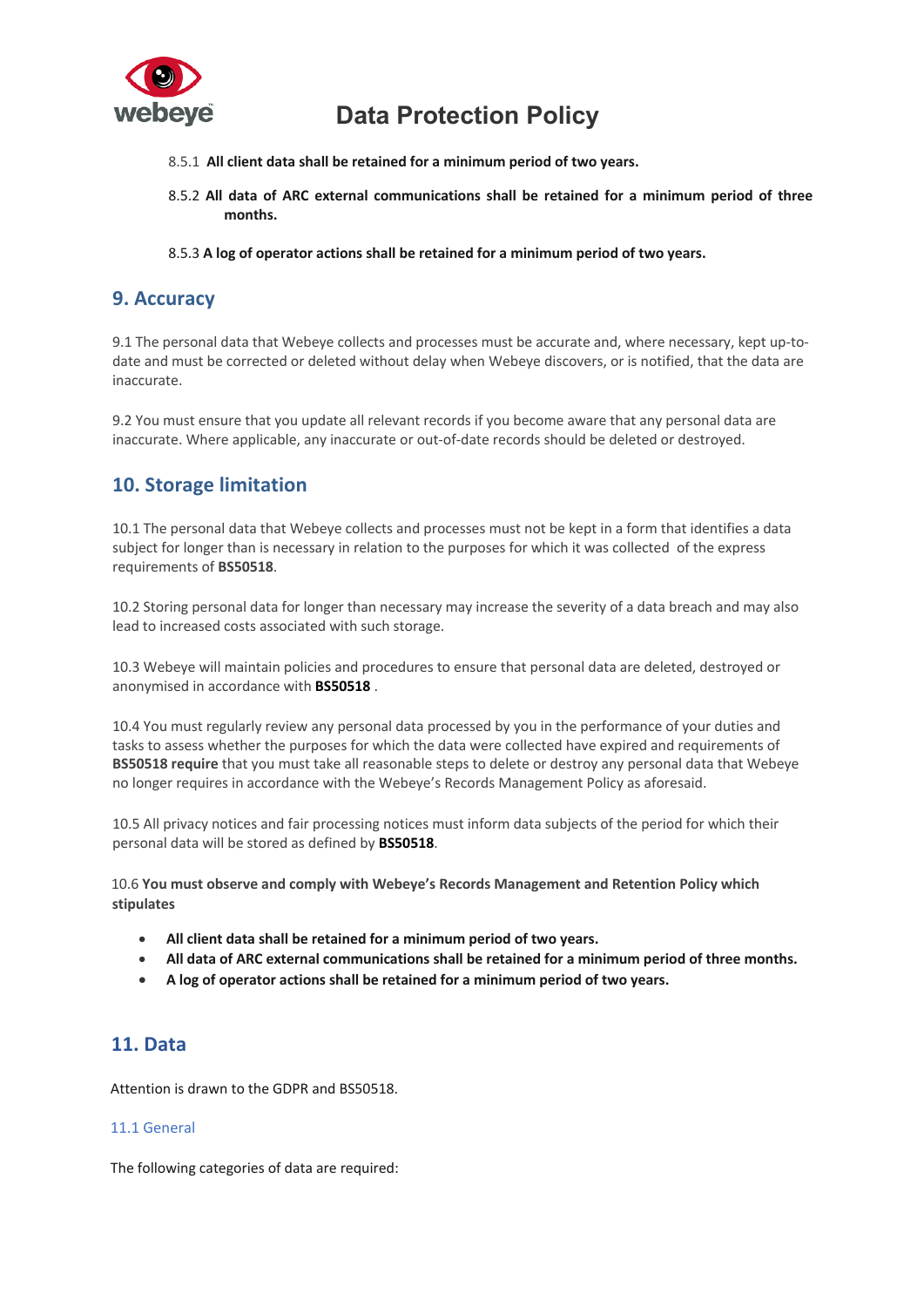

- 11.1.1 client data
- 11.1.2 data of ARC external communications
- 11.1.3 log of operator actions

### 11.2 Client data

The data for each alarm system connected to the ARC shall be available to operators and shall include:

- 11.2.1 name, address and telephone contact number(s) of supervised premises;
- 11.2.2 premises reference number and any special arrangements;
- 11.2.3 name, address and telephone(s) numbers of users;
- 11.2.4 actions to be taken when an alarm occurs;
- 11.2.5 agreed setting and un-setting times where appropriate.

#### 11.3 Data of ARC external communications

The data for each alarm system connected to the ARC shall be available to operators and shall include:

- 11.3.1 All data of external communications shall be recorded in a retrievable format.
- 11.3.2 A log shall be maintained recording the actions of the operator(s).
- 11.3.3 The log shall contain details of all the routine testing, maintenance and emergency servicing to ARC equipment.

### **12. Data storage**

12.1 As aforementioned Webeye's Records Management and Retention Policy developed **expressly** in accordance with **BS50518** which governs regulation surrounding all aspects of the alarm receiving centre protocols stipulates

- 12.1.1 All client data shall be retained for a minimum period of two years.
- 12.1.2 All data of ARC external communications shall be retained for a minimum period of three months.
- 12.1.3 A log of operator actions shall be retained for a minimum period of two years.

## **13. Security, integrity and confidentiality**

### 13.1 Security of personal data

13.1.1 Webeye's extensive auditing and password protected access of all stakeholders provides greater protection and unparalleled accountability should any breach of GDPR take place.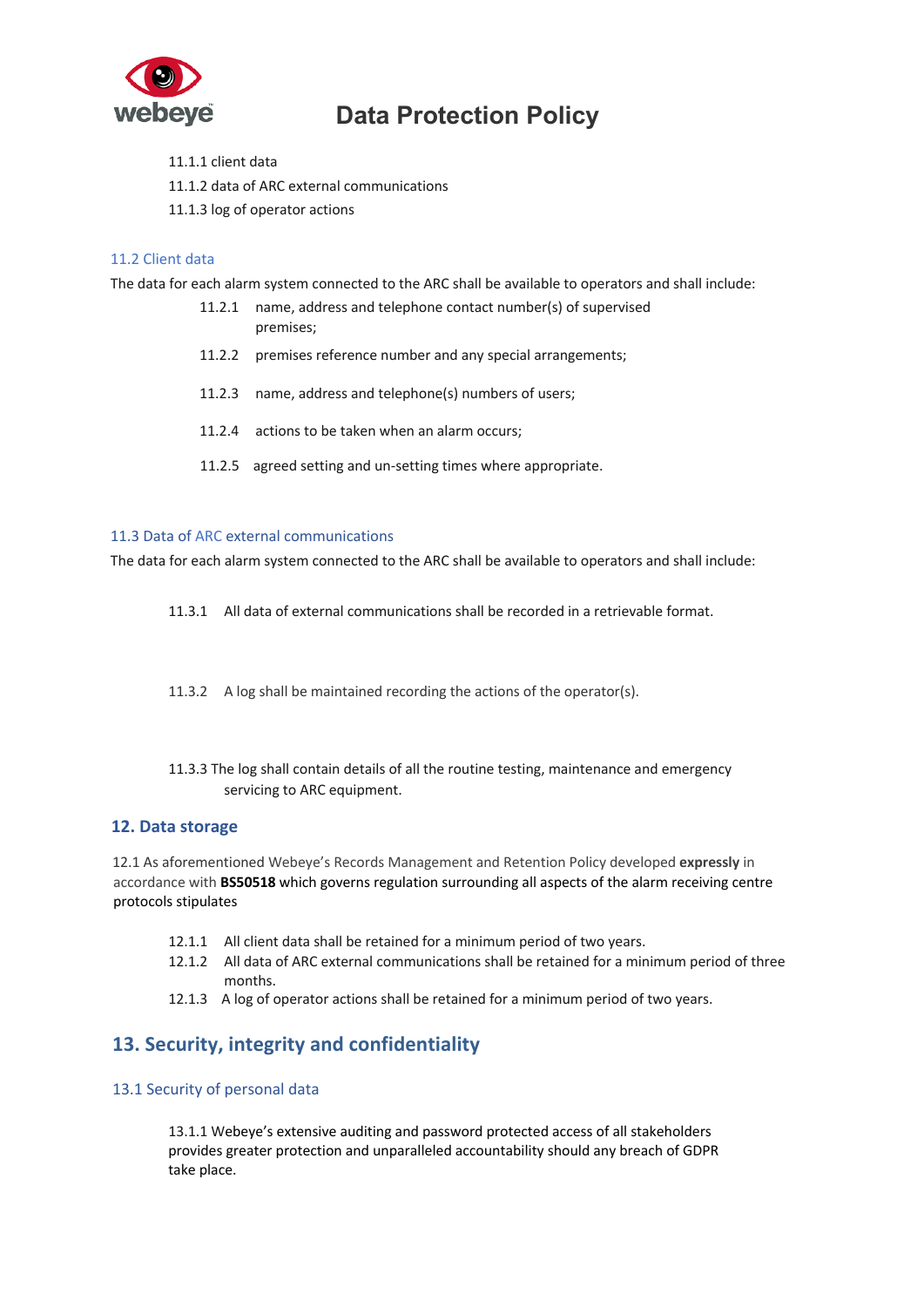

13.1.2 Webeye will ensure that all personal data that Webeye collects and processes must be secured by appropriate technical and organisational measures against accidental loss, destruction or damage, and against unauthorised or unlawful processing.

13.1.3 Webeye will continue to develop, implement and maintain appropriate technical and organisational measures for the processing of personal data taking into account the:

- 13.1.3.1 nature, scope, context and purposes for such processing
- 13.1.3.2 volume of personal data processed
- 13.1.3.3 likelihood and severity of the risks of such processing for the rights of data subjects
- 13.1.3.4 Webeye will regularly evaluate and test the effectiveness of such measures to ensure that they are adequate and effective.
- 13.1.3.5 You are responsible for ensuring the security of the personal data processed by you in the performance of your duties and tasks. You must ensure that you follow all procedures that Webeye has put in place to maintain the security of personal data from collection to destruction.
- 13.1.3.6 You must ensure that the confidentiality, integrity and availability of personal data are maintained at all times:
- 13.1.3.7 **Confidentiality:** means that only people who need to know and are authorised to process any personal data can access it
- 13.1.3.8 **Integrity:** means that personal data must be accurate and suitable for the intended purposes
- 13.1.3.9 **Availability:** means that those who need to access the personal data for authorised purposes are able to do so

13.1.4 You must ensure that you observe and comply with our Information security Policy which is again developed in accordance with BS50518.

13.1.5 You must not attempt to circumvent any administrative, physical or technical measures Webeye has implemented as doing so may result in disciplinary action and in certain circumstances, may constitute a criminal offence.

### 13. 2 Reporting personal data breaches

13.2.1 In certain circumstances, the GDPR will require Webeye to notify the ICO, and potentially data subjects, of any personal data breach.

13.2.2 Webeye has put in place appropriate procedures to deal with any personal data breach and will notify the ICO and/or data subjects where Webeye is legally required to do so.

13.2.3 If you know or suspect that a personal data breach has occurred, you must contact the the Data Protection and Privacy Officer, and IT Services if relevant, immediately to report it and obtain advice, and take all appropriate steps to preserve evidence relating to the breach.

13.2.4 You must ensure that you observe and comply with Webeye's personal data breach procedure.

## **14. Sharing personal data**

14.1 You are not permitted to share personal data with third parties unless Webeye has agreed to this in advance, this has been communicated to the data subject in a privacy notice or fair processing notice beforehand and, where such third party is processing the personal data on our behalf, Webeye has undertaken appropriate due diligence of such processor and entered into an agreement with the processor that complies with the GDPR's requirements for such agreements.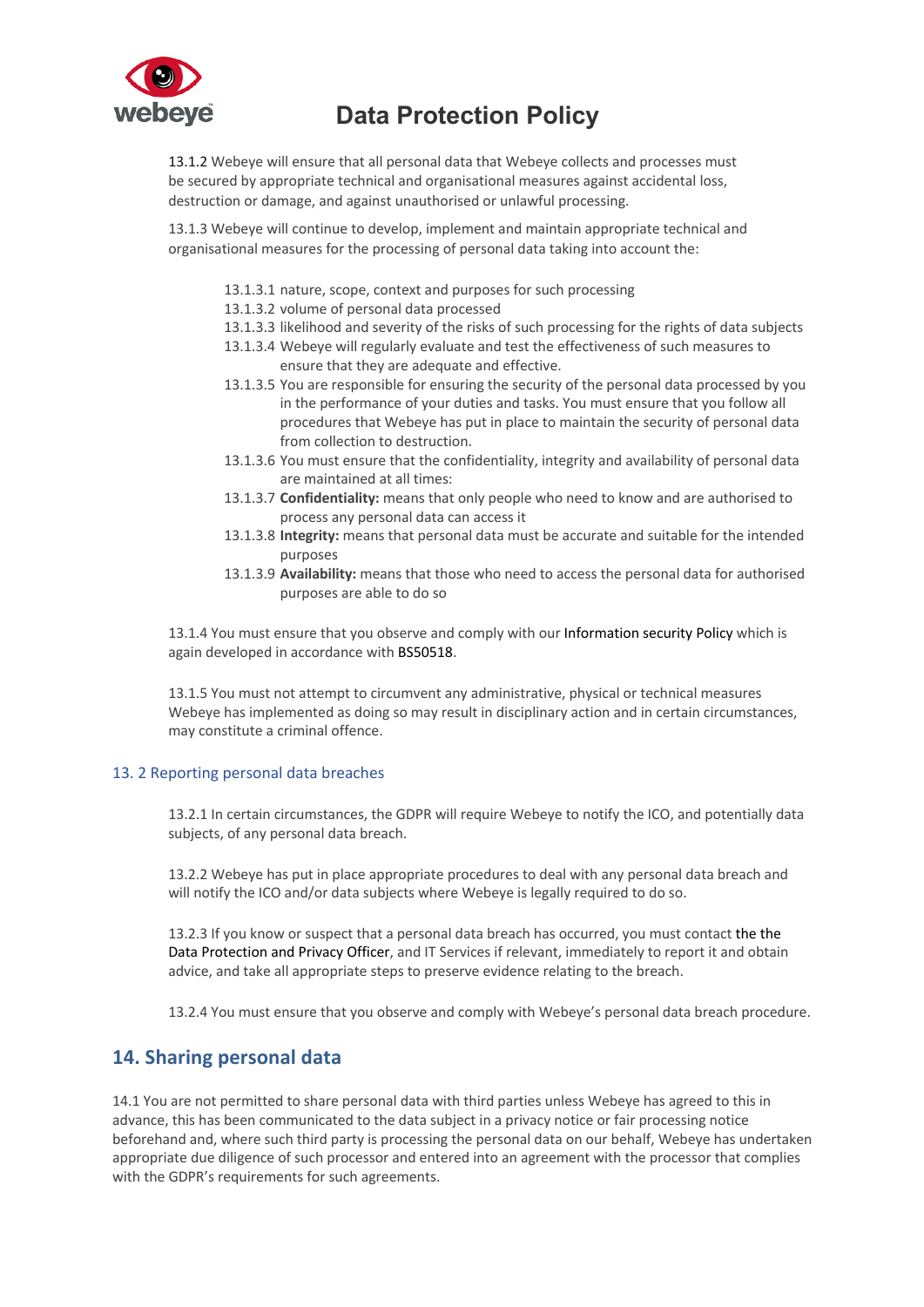

14.2 The transfer of any personal data to an unauthorised third party would constitute a breach of the Lawfulness, fairness and transparency principle and, where caused by a security breach, would constitute a personal data breach. Do not share any personal data with third parties, including the use of freely available online and cloud services for work-related purposes, unless you are certain that the conditions outlined above apply. Seek advice from the **Data Protection and Privacy Officer** , or IT Services, if you are unsure.

## **15. Transfers outside of the United Kingdom**

15.1 The GDPR prohibited the transfer of personal data outside of the EEA in most circumstances in order to ensure that personal data are not transferred to a country that does not provide the same level of protection for the rights of data subjects. In this context, a "transfer" of personal data includes transmitting, sending, viewing or accessing personal data in or to a different country. Restricted transfers from the UK to other countries , including to the EEA, are now subject to transfer rules under the UK regime.

15.1.1 These UK transfer rules broadly mirror the EU GDPR rules, but the UK has the independence to keep the framework under review.

15.2. The UK GDPR primarily applies to controllers and processors located in the United Kingdom, with some exceptions.

- 15.3 Individuals risk losing the protection of the UK GDPR if their personal data is transferred outside of the UK.
- 15.4 On that basis, the UK GDPR restricts transfers of personal data outside the UK, or the protection of the UK GDPR, unless the rights of the individuals in respect of their personal data is protected in another way, or one of a limited number of exceptions applies.
- 15.5 A transfer of personal data outside the protection of the UK GDPR (which we refer to as a 'restricted transfer'), most often involves a transfer from the UK to another country.

### **Webeye may only transfer personal data outside of the UK in accordance with the following Checklist**

### 15.6 Checklist

15.6.1 **Question 1. Are we planning to make a restricted transfer of personal data outside of the UK?** You are making a restricted transfer if: the UK GDPR applies to your processing of the personal data you are transferring.

### **If no, you can make the transfer. If yes go to Q2**

### 15.6.2 **Question 2. Do we need to make a restricted transfer of personal data in order to meet our purposes?**

- 15.6.2.1 Before making a restricted transfer you should consider whether you can achieve your aims without actually sending personal data.
- 15.6.2.2 If you make the data anonymous so that it is never possible to identify individuals (even when combined with other information which is available to receiver), it is not personal data. This means that the restrictions do not apply and you are free to transfer the anonymised data outside the UK.

### **If no, you can make the transfer without any personal data. If yes go to Q3**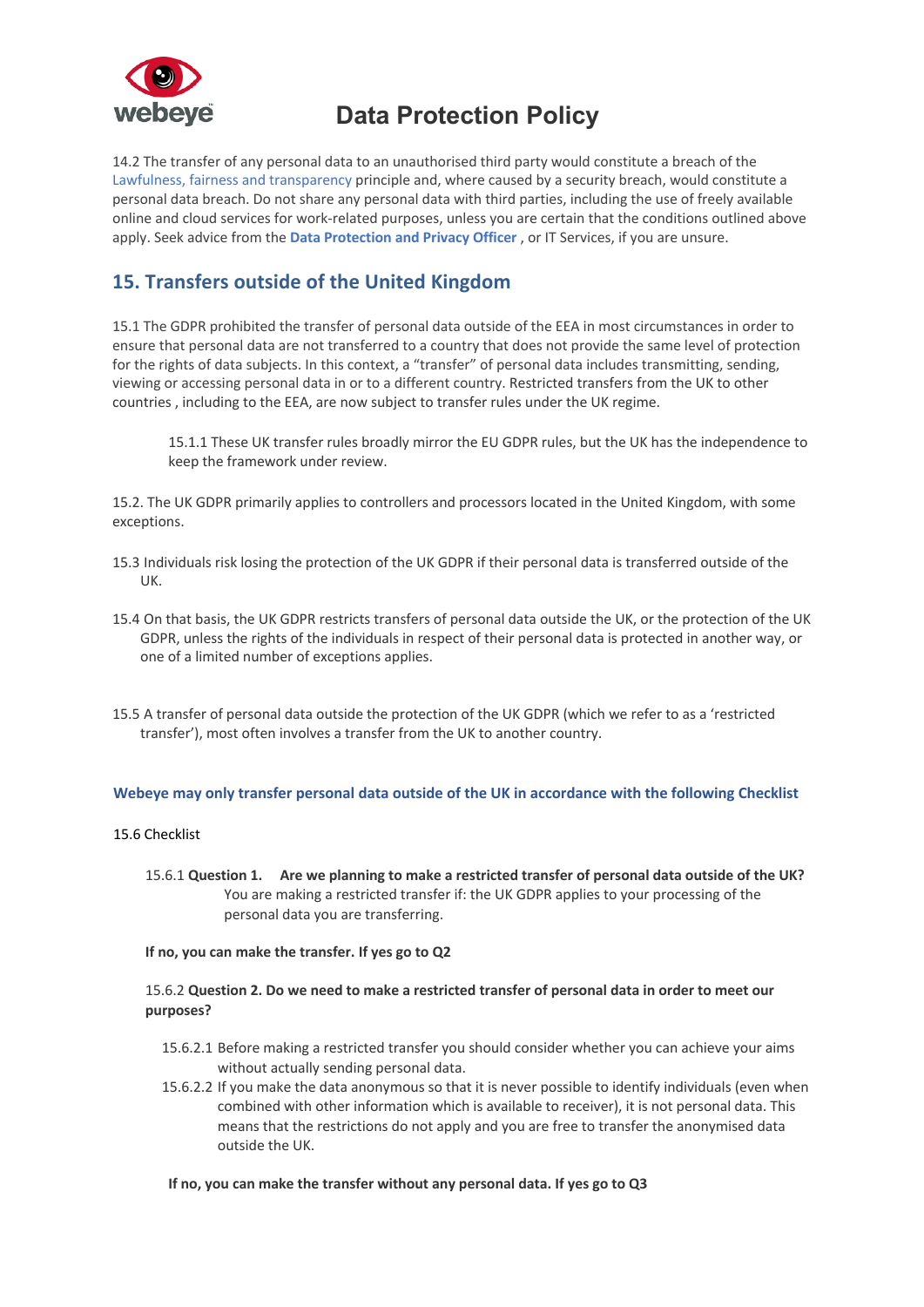

15.6.3 **Question 3.Are there UK 'adequacy regulations' in relation to the country or territory where the receiver is located or a sector which covers the receiver** (which currently includes countries in the EEA and countries, territories or sectors covered by existing EU 'adequacy decisions')?

### 15.6.3.1 **What countries or territories are covered by adequacy regulations?**

15.6.3.1.1 The UK has "adequacy regulations" in relation to the following countries and territories:

- The European Economic Area (EEA) countries.
- These are the EU member states and the EFTA States.
- The EU member states are Austria, Belgium, Bulgaria, Croatia, Cyprus, Czech Republic, Denmark, Estonia, Finland, France, Germany, Greece, Hungary, Ireland, Italy, Latvia, Lithuania, Luxembourg, Malta, Netherlands, Poland, Portugal, Romania, Slovakia, Slovenia, Spain, Sweden.
- The EFTA states are Iceland, Norway and Liechtenstein.
- EU or EEA institutions, bodies, offices or agencies.
- Gibraltar.
- Countries, territories and sectors covered by the European Commission's adequacy decisions (in force at 31 December 2020)
- These include a full finding of adequacy about the following countries and territories:
- Andorra, Argentina, Guernsey, Isle of Man, Israel, Jersey, New Zealand, Switzerland and Uruguay.
- In addition, the partial findings of adequacy about:
	- o Japan only covers private sector organisations.
		- o Canada only covers data that is subject to Canada's Personal Information Protection and Electronic Documents Act (PIPEDA). Not all data is subject to PIPEDA. For more details please see the EU Commission's FAQs on the adequacy finding on the Canadian PIPEDA.

### **If adequacy regulations are satisfied, you can make the transfer. If no go to Q4**

### 15.6.4 **Question 4. Are we putting in place an 'appropriate safeguard' referred to in the UK GDPR?**

15.6.4.1 If there are no UK 'adequacy regulations' about the country, territory or sector for your restricted transfer, you should then find out whether you can make the transfer subject to 'appropriate safeguards'.

15.6.4.2 There is a list of appropriate safeguards in the UK GDPR. Each ensures that both you and the receiver of the restricted transfer are legally required to protect individuals' rights and freedoms in respect of their personal data.

### **If yes, go to Q5 If no go to Q6**

15.6.5 **Question 5. Having undertaken a risk assessment, we are satisfied that the data subjects of the transferred data continue to have a level of protection essentially equivalent to that under the UK data protection regime.**

> 15.6.5.1 Before you may rely on an appropriate safeguard to make a restricted transfer, you must be satisfied that the data subjects of the transferred data continue to have a level of protection essentially equivalent to that under the UK data protection regime. 15.6.5.2 You should do this by undertaking a risk assessment, which takes into account the protections contained in that appropriate safeguard and the legal framework of the destination country (including laws governing public authority access to the data). 15.6.5.3 If your assessment is that the appropriate safeguard does not provide the required level of protection, you may include additional measures.

### **If yes, you can make the transfer. If no, go to Q6.**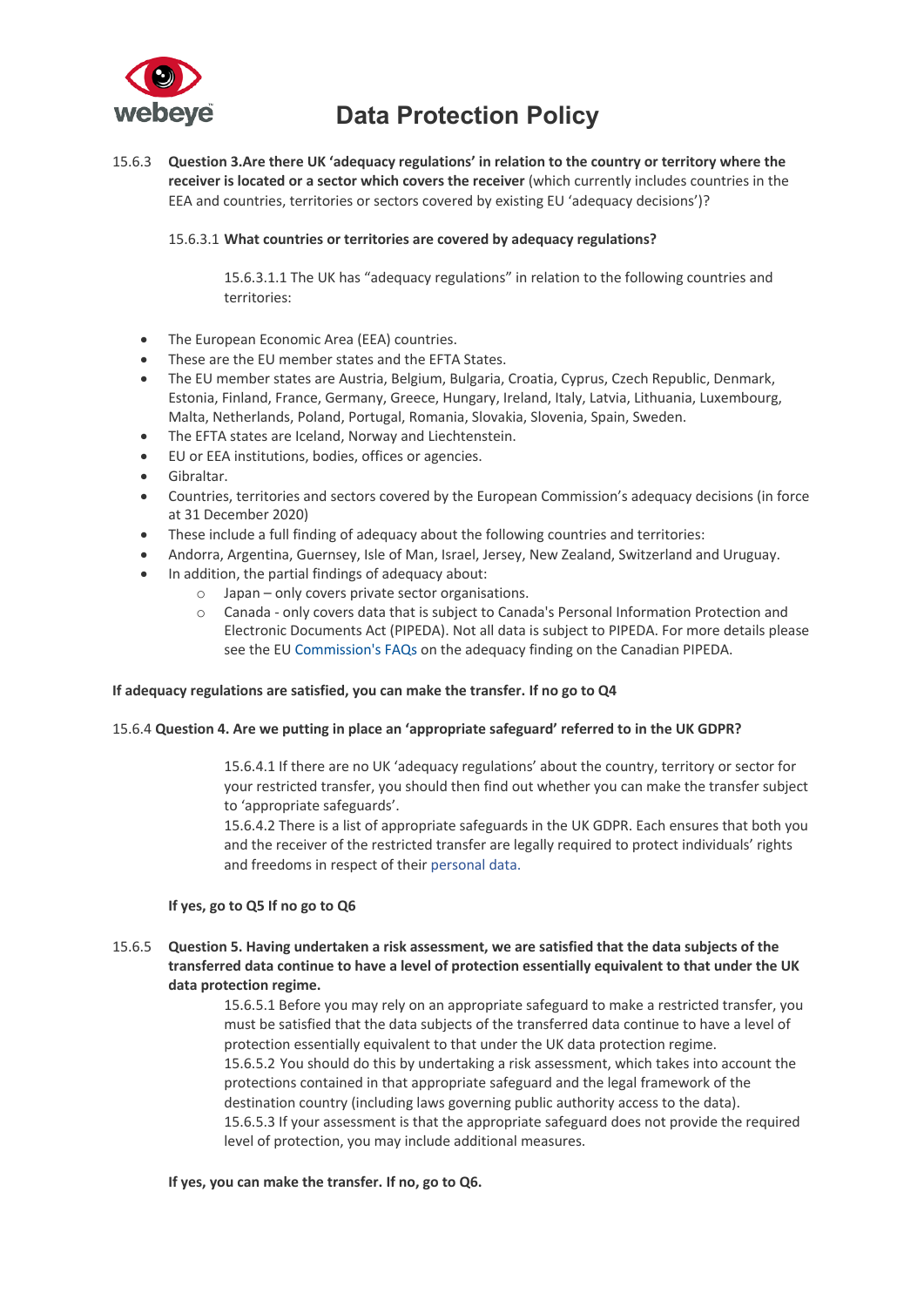

15.6.6 **Question 6 Does an exception provided for in the UK GDPR apply?**

**15,6.6.1 Has the individual given his or her explicit consent to the restricted transfer?**

- **15.6.6.2 Do you have a contract with the individual? Is the restricted transfer necessary for you to perform that contract? Are you about to enter into a contract with the individual? Is the restricted transfer necessary for you to take steps requested by the individual in order to enter into that contract.**
- **15.6.6.3 Do you have (or are you entering into) a contract with an individual which benefits another individual whose data is being transferred? Is that transfer necessary for you to either enter into that contract or perform that contract?**
- **15.6.6.4 You need to make the restricted transfer for important reasons of public interest.**
- **15.6.6.5 You need to make the restricted transfer to establish if you have a legal claim, to make a legal claim or to defend a legal claim.**
- **15.6.6.6 You need to make the restricted transfer to protect the vital interests of an individual. He or she must be physically or legally incapable of giving consent.**
- **15.6.6.7 You are making the restricted transfer from a public register.**
- **15.6.6.8 You are making a one-off restricted transfer and it is in your compelling legitimate interests.**
	- **15.6.6.8.1** If you cannot rely on any of the other exceptions, there is one final exception to consider. This exception should not be relied on lightly and never routinely as it is only for truly exceptional circumstances.
	- **15.6.6.8.2** For this exception to apply to your restricted transfer:
		- **15.6.6.8.2.1** there must be no UK 'adequacy regulations' which apply.
		- **15.6.6.8.2.2** you are unable to use any of the other appropriate safeguards. You must give serious consideration to this, even if it would involve significant investment from you.
		- **15.6.6.8.2.3** none of the other exceptions apply. Again, you must give serious consideration to the other exceptions. It may be that you can obtain explicit consent with some effort or investment.
		- **15.6.6.8.2.4** your transfer must not be repetitive that is it may happen more than once but not regularly.
		- **15.6.6.8.2.5** the personal data must only relate to a limited number of individuals. There is no absolute threshold for this. The number of individuals involved should be part of the balancing exercise you must undertake in para (g) below.
		- **15.6.6.8.2.6** The transfer must be necessary for your compelling legitimate interests. Please see the section of the guide on legitimate interests as a lawful basis for processing, but bearing mind that this exception requires a higher standard, as it must be a compelling legitimate interest. An example is a transfer of personal data to protect a company's IT systems from serious immediate harm.
		- **15.6.6.8.2.7** On balance your compelling legitimate interests outweigh the rights and freedoms of the individuals.
		- **15.6.6.8.2.8** You have made a full assessment of the circumstances surrounding the transfer and provided suitable safeguards to protect the personal data. Suitable safeguards might be strict confidentiality agreements, a requirement for data to be deleted soon after transfer, technical controls to prevent the use of the data for other purposes, or sending pseudo-anonymised or encrypted data. This must be recorded in full in your documentation of your processing activities.
		- **15.6.6.8.2.9** You have informed the ICO of the transfer. We will ask to see full details of all the steps you have taken as set out above.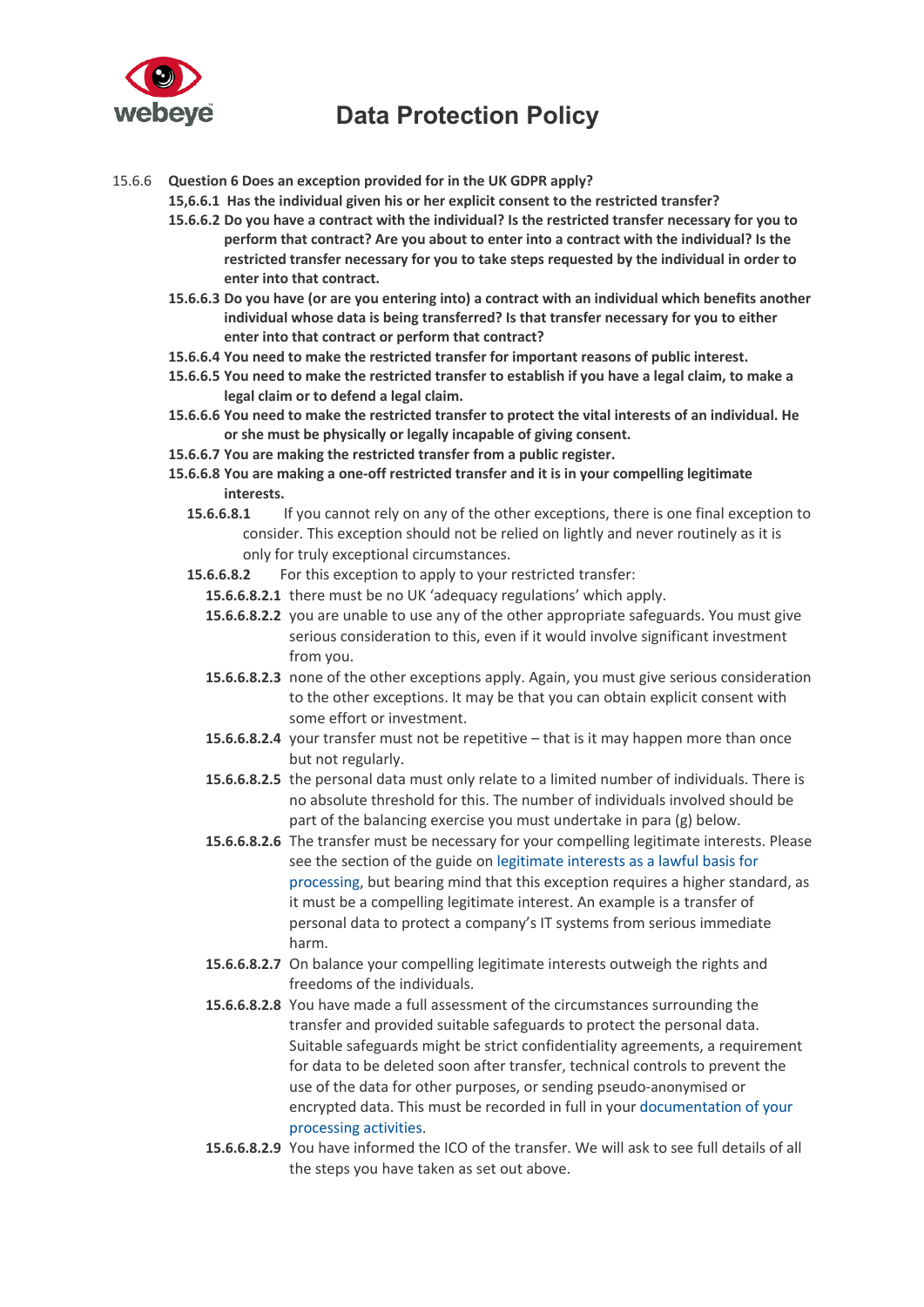

**15.6.6.8.2.10** You have informed the individual of the transfer and explained your compelling legitimate interest to them.

**If yes, you can make the transfer. If no, you cannot make the transfer in accordance with the UK GDPR.**

**15.7 if you reach the end without finding a provision which permits the restricted transfer, you will be unable to make that restricted transfer in accordance with the UK GDPR.**

## **16. Data subject rights and requests**

- 16.1The GDPR provides data subjects with a number of rights in relation to their personal data. These include:
	- 16.1.1 **Right to withdraw consent:** where the lawful basis relied upon by Webeye is the data subject's consent, the right to withdraw such consent at any time without having to explain why
	- 16.1.2 **Right to be informed:** the right to be provided with certain information about how we collect and process the data subject's personal data (see Transparency)
	- 16.1.3 **Right of subject access:** the right to receive a copy of the personal data that we hold, including certain information about how Webeye has processed the data subject's personal data
	- 16.1.4 **Right to rectification:** the right to have inaccurate personal data corrected or incomplete dated completed.
	- 16.1.5 **Right to erasure (right to be forgotten):** the right to ask Webeye to delete or destroy the data subject's personal data if: the personal data are no longer necessary in relation to the purposes for which they were collected; the data subject has withdrawn their consent (where relevant); the data subject has objected to the processing; the processing was unlawful; the personal data have to be deleted to comply with a legal obligation under BS50518; the personal data were collected from a data subject under the age of 13, and they have reached the age of 13.
	- 16.1.6 **Right to restrict processing:** the right to ask Webeye to restrict processing if: the data subject believes the personal data are inaccurate; the processing was unlawful and the data subject prefers restriction of processing over erasure; the personal data are no longer necessary in relation to the purposes for which they were collected but they are required to establish, exercise or defend a legal claim; the data subject has objected to the processing pending confirmation of whether Webeye's legitimate interests grounds for processing override those of the data subject.
	- 16.1.7 **Right to data portability:** in limited circumstances, the right to receive or ask Webeye to transfer to a third party, a copy of the data subject's personal data in a structured, commonly-used machine-readable format
	- 16.1.8 **Right to object:** the right to object to processing where the lawful basis for processing communicated to the data subject was Webeye's legitimate interests and the data subject contests those interests.
	- 16.1.9 **Right to object to direct marketing:** the right to request that we do not process the data subject's personal data for direct marketing purposes
	- 16.1.9 **Right to object to decisions based solely on automated processing (including profiling):** the right to object to decisions creating legal effects or significantly affecting the data subject which were made solely by automated means, including profiling, and the right to request human intervention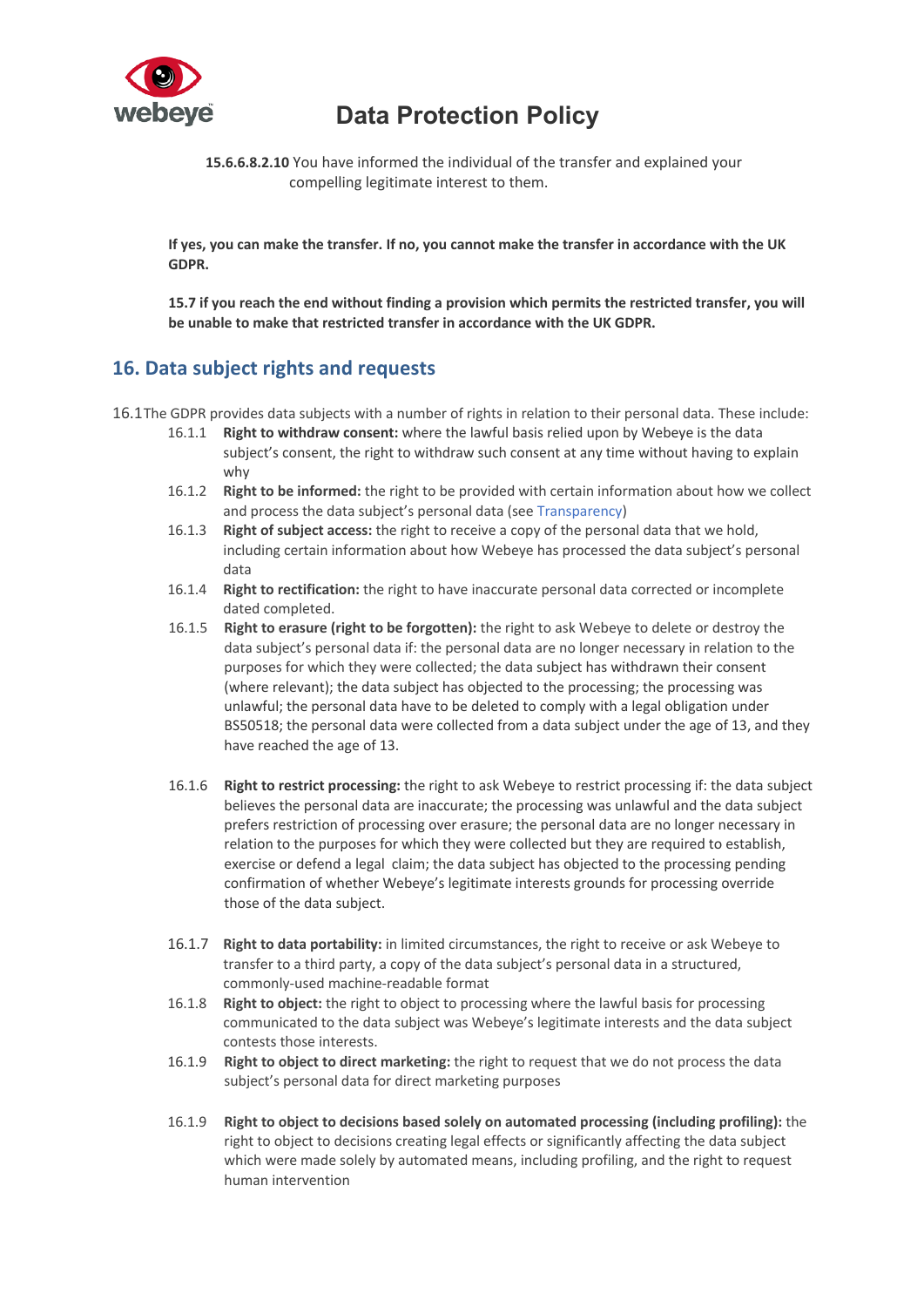

- 16.1.10 **Right to be notified of a personal data breach:** the right to be notified of a personal data breach which is likely to result in a high risk to the data subject's rights or freedoms
- 16.1.11 **Right to complain:** the right to make a complaint to the ICO or another appropriate supervisory authority
- 16.2 You must be able to identify when a request has been made and must verify the identity of the individual making a request before complying with it. You should be wary of third parties deceiving you into providing personal data relating to a data subject without their authorisation.
- 16.3 You must immediately forward any request made by a data subject (even if you are uncertain whether it represents a request as set out above) to the **Data Protection and Privacy Officer**. Webeye will only have 30 days to respond in most circumstances.
- 16.4 You must observe and comply with Webeye's data subject access requests procedures from time to time.

## **17. Accountability and record-keeping**

- 17.1 Webeye is responsible for and must be able to demonstrate compliance with the data protection principles and Webeye's other obligations under the GDPR and **BS50518**. This is known as the 'accountability principle'.
- 17.2 Webeye must ensure that it has adequate resources, systems and processes in place to demonstrate compliance with Webeye's obligations including:
	- 17.2.1 appointing a suitably qualified and experienced Data Protection Officer (DPO) and providing them with adequate support and resource
	- 17.2.2 ensuring that at the time of deciding how Webeye will process personal data, and throughout its processing, implementing appropriate technical and organisational measures that are designed to ensure compliance with the data protection principles and specifically **BS50518** which governs regulation surrounding all aspects of the alarm receiving centre protocols (known as 'Data Protection by Design')
	- 17.2.3 ensuring that, by default, only personal data that are necessary for each specific purpose are processed both in relation to the nature, extent and volume of such personal data, the period of storage and the accessibility of the personal data (known as 'Data Protection by Default')
	- 17.2.4 ensuring that where any intended processing presents a high risk to the rights and freedoms of data subjects, Webeye has carried out an assessment of those risks and is taking steps to mitigate those risks, by undertaking a '**Data Protection Impact Assessment**' (see below)
	- 17.2.5 integrating data protection into Webeye's internal documents, privacy policies and fair processing notices
	- 17.2.6 regularly training Webeye's staff on the **GDPR and BS50518** and, this policy and Webeye's related policies and procedures based thereon as aforesaid, and maintaining a record of training completion by members of staff
	- 17.2.7 regularly testing the measures implemented by Webeye and conducting periodic reviews to assess the adequacy and effectiveness of this policy, and Webeye's Related policies and procedures
	- 17.2.8 Webeye must keep full and accurate records of all its processing activities in accordance with the GDPR's and **BS50518** requirements.
	- 17.2.9 You must ensure that you have undertaken the necessary training providing by Webeye and, where you are responsible for other members of staff, that they have done so.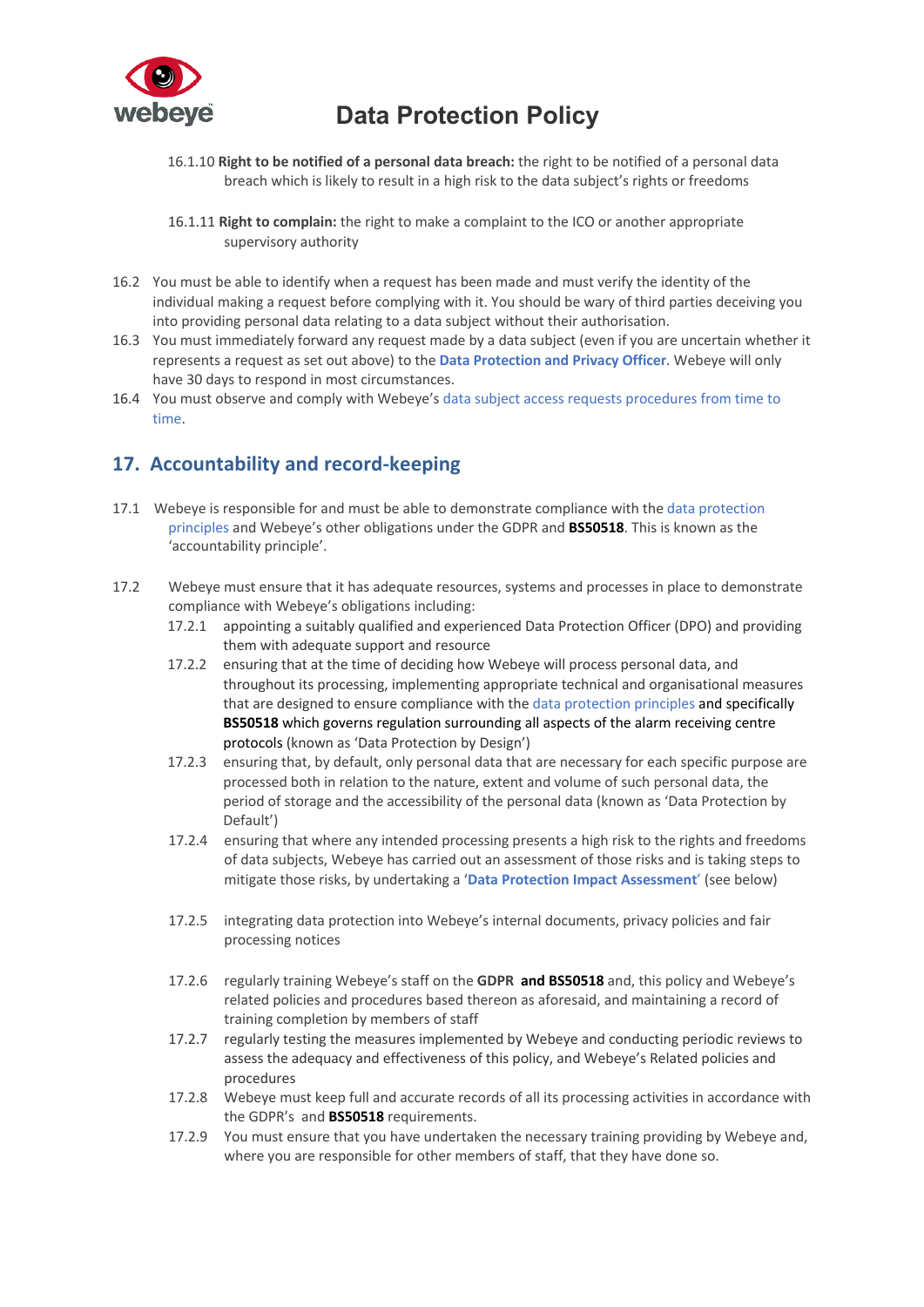

- 17.2.10 You must further review all the systems and processes under your control to ensure that they are adequate and effective for the purposes of facilitating compliance with Webeye's obligations under this policy.
- 17.2.11 You must ensure that you observe and comply with all policies and guidance which form the Webeye's Information Governance Framework.

## **18. Data Protection Impact Assessments**

- 18.1 A Data Protection Impact Assessment (DPIA), also known as a Privacy Impact Assessment, is a process to help identify and minimise the data protection risks involved in projects, processes and activities involving the processing of personal data. DPIAs are required for processing likely to result in high risk to the individuals and their personal data, and where new technologies are involved. In practice, Webeye requires a DPIA for any projects involving the use of personal data, including new systems, solutions and some research studies.
- 18.2 A DPIA must:
	- 18.2.1 Describe the nature, scope, context and purposes of the processing
	- 18.2.2 assess necessity, proportionality and compliance measures
	- 18.2.3 identify and assess risks to individuals
	- 18.2.4 identify any additional measures to mitigate those risks.
	- 18.2.5 DPIAs need to be assessed and signed off by the Data Protection Officer and, where relevant, IT Services. Webeye's Data Protection Impact Assessment Policy provides full details and a template for conducting a DPIA.

## **19. Marketing and keeping You informed**

19.1 to keep You informed about Our services, developments, pricing tariffs, special offers, and any discounts or awards which We believe may be of personal interest to You, or which You may be entitled to. We may keep You up to date directly to Your Phone, and by post, telephone and by voice, audio and videomail subject to any preferences indicated by You. You can contact Us at any time to ask Us not to use Your location or "communications data" for marketing purposes or if You would prefer not to receive direct marketing information, or simply to update Your preferences by writing to or calling Us, by sending an email to **sales@webeyecms.com**; (iii) to tell You about the products and special promotions of carefully selected partners (subject to Your preferences) and allow You to receive advertising and marketing information from them but without passing control of Your information to the third party concerned. You can update Your preferences at any time as described above.

- 19.2 to carry out market research.
- 19.3 to carry out activities necessary to the running of Our business, including system testing, network monitoring, staff training, quality control and any legal proceedings; and
- 19.4 to carry out any activities or disclosures to comply with any regulatory, government or legal requirement.
- 19.5 We may share Your information with other members of Our group of companies, and with Our, or their, partners, associates, agents and contractors who provide services to Us, and for the purposes of pursuing Our legitimate interests, including people who are interested in buying Our business. These may include people and companies outside the UK
- 19.6 We may also use data processors, some of whom may be based outside the UK, to process data on Our behalf and who provide specific services to Us and Our group of companies. If We do this, We will ensure that Your information is processed to the same standards adopted by Us;
- 19.7 If You use Our Services from a country outside the UK it may be necessary to transfer Your information to that country. In such circumstances the treatment of Your personal information may be subject to laws and